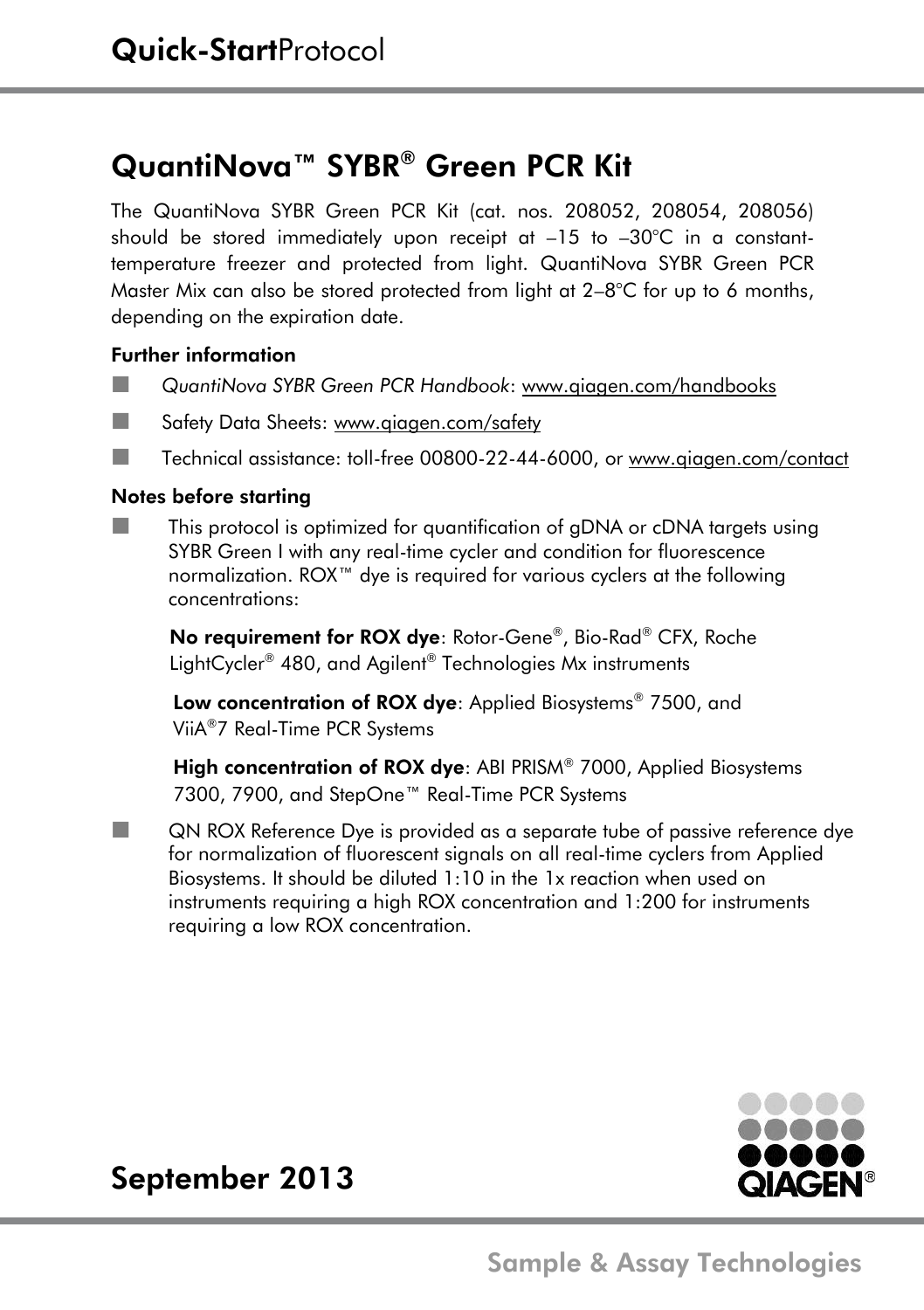- ■■■ The dye in QuantiNova Yellow Template Dilution Buffer allows tracking of pipetted samples in the qPCR. When added to the blue QuantiNova SYBR Green PCR Master Mix, the color changes from blue to green, indicating the successful inclusion of template. The use of this buffer is optional. It is provided as 100x concentrate and should be diluted (using water or Tris buffer) to obtain a final concentration of 1x within samples. To generate a template dilution series (e.g., for absolute quantification or determination of PCR efficiency), dilute the 100x concentrate (using water or Tris buffer) to obtain a final concentration of 1x QuantiNova Yellow Template Dilution Buffer. The buffer does not affect the sample stability and qPCR.
- ■■■ For the highest efficiency in real-time PCR using SYBR Green I, amplicons should ideally be 60–200 bp in length.
- The two-step PCR cycling protocol, which has a denaturation step at  $95^{\circ}$ C and a combined annealing/extension step at 60°C, will also work for primers with a *T*<sup>m</sup> well below 60°C.
- Always start with the cycling conditions and primer concentrations specified in this protocol.
- $\blacksquare$  The PCR must start with an initial incubation step of 2 min at 95 $^\circ$ C to activate the QuantiNova DNA Polymerase.
- 1. Thaw QuantiNova SYBR Green PCR Master Mix, QuantiNova Yellow Template Dilution Buffer, template gDNA or cDNA, primers, probes, QN ROX Reference Dye (if required), and RNase-free water. Mix the individual solutions.
- 2. Prepare a reaction mix according to Table 1. Due to the hot start, it is not necessary to keep samples on ice during reaction setup or while programming the real-time cycler.
- 3. Mix the reaction mix thoroughly, and dispense appropriate volumes into PCR tubes or the wells of a PCR plate.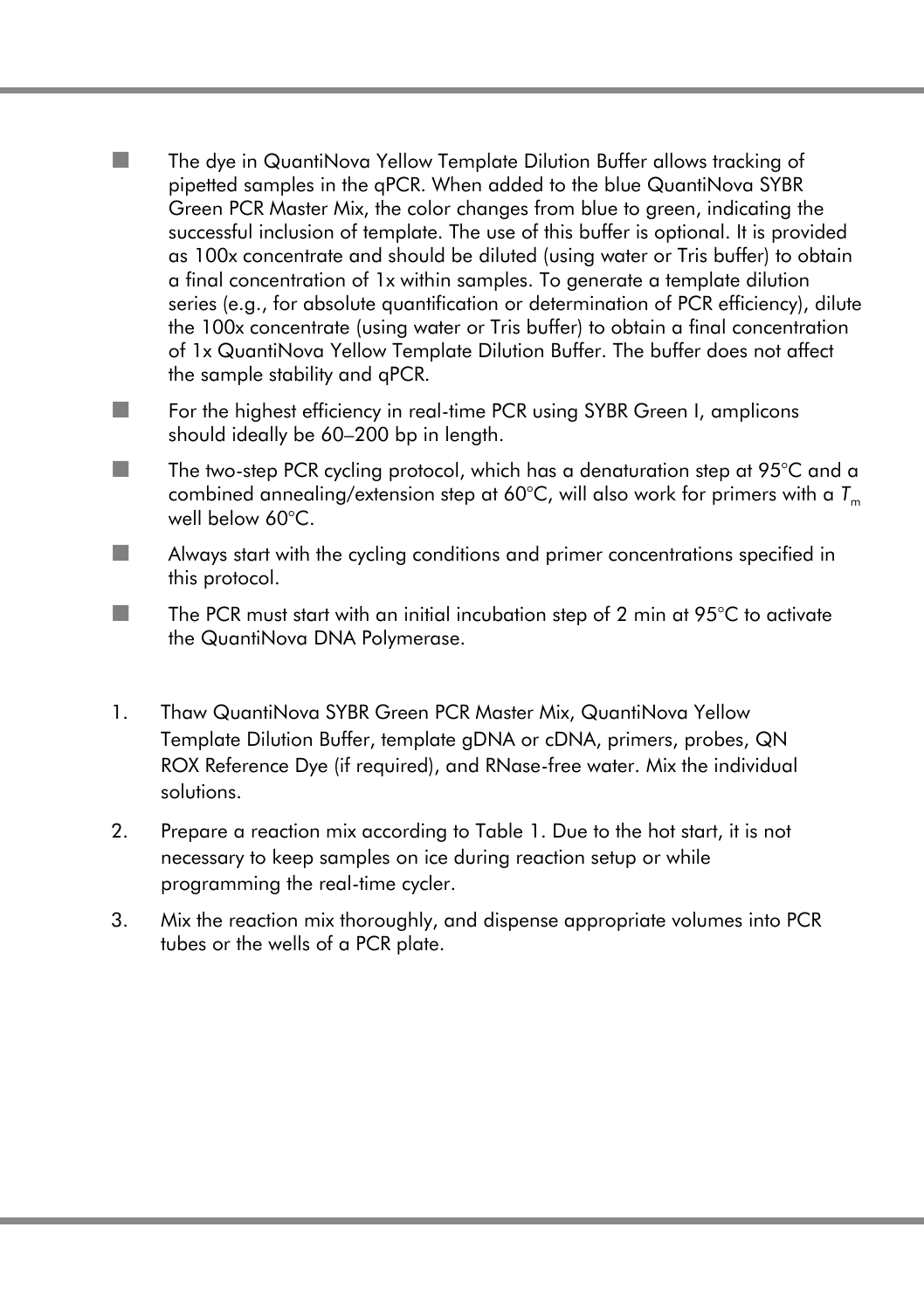#### Table 1. Reaction setup

|                                                                  | Volume/reaction                    |                         |                            |
|------------------------------------------------------------------|------------------------------------|-------------------------|----------------------------|
| Component                                                        | 96-well block,<br>Rotor-Gene       | 384-well block          | <b>Final concentration</b> |
| <b>Reaction mix</b>                                              |                                    |                         |                            |
| 2x SYBR Green PCR Master<br>Mix                                  | $10 \mu$                           | $5 \mu$                 | 1x                         |
| QN ROX Reference Dye<br>(Applied Biosystems<br>instruments only) | 2 $\mu$ I/0.1 $\mu$ I <sup>*</sup> | 1 $\mu$ l/0.05 $\mu$ l* | 1x                         |
| Primer A <sup>t</sup>                                            | Variable                           | Variable                | $0.7 \mu M$                |
| Primer $R^{\dagger}$                                             | Variable                           | Variable                | $0.7 \mu M$                |
| RNase-free water                                                 | Variable                           | Variable                |                            |
| Template gDNA or cDNA<br>(added at step 4)                       | Variable                           | Variable                | $\leq$ 100 ng/reaction     |
| <b>Total reaction volume</b>                                     | $20 \mu$                           | 10 $\mu$ l              |                            |

l<br>\* Corresponds to a 1:10 dilution for high ROX cyclers (i.e., ABI PRISM 7000, Applied Biosystems 7300, 7900, and StepOne Real-Time PCR Systems, and a 1:200 dilution for low-ROX dye cyclers (i.e., Applied Biosystems 7500 and ViiA7 Real-Time PCR Systems).

 $^\dagger$  If using QuantiTect® Primer Assays, the final concentration in the reaction should be 1x.

4. Add template gDNA or cDNA  $(\leq 100 \text{ ng/reaction})$  to the individual PCR tubes or wells containing the reaction mix.

Note: For two-step RT-PCR, the volume of the cDNA added (from the undiluted reverse-transcription reaction) should not exceed 10% of the final PCR volume.

5. Program the real-time cycler according to Table 2.

Note: Data acquisition should be performed during the combined annealing/extension step.

6. Place the PCR tubes or plates in the real-time cycler, and start the cycling program.